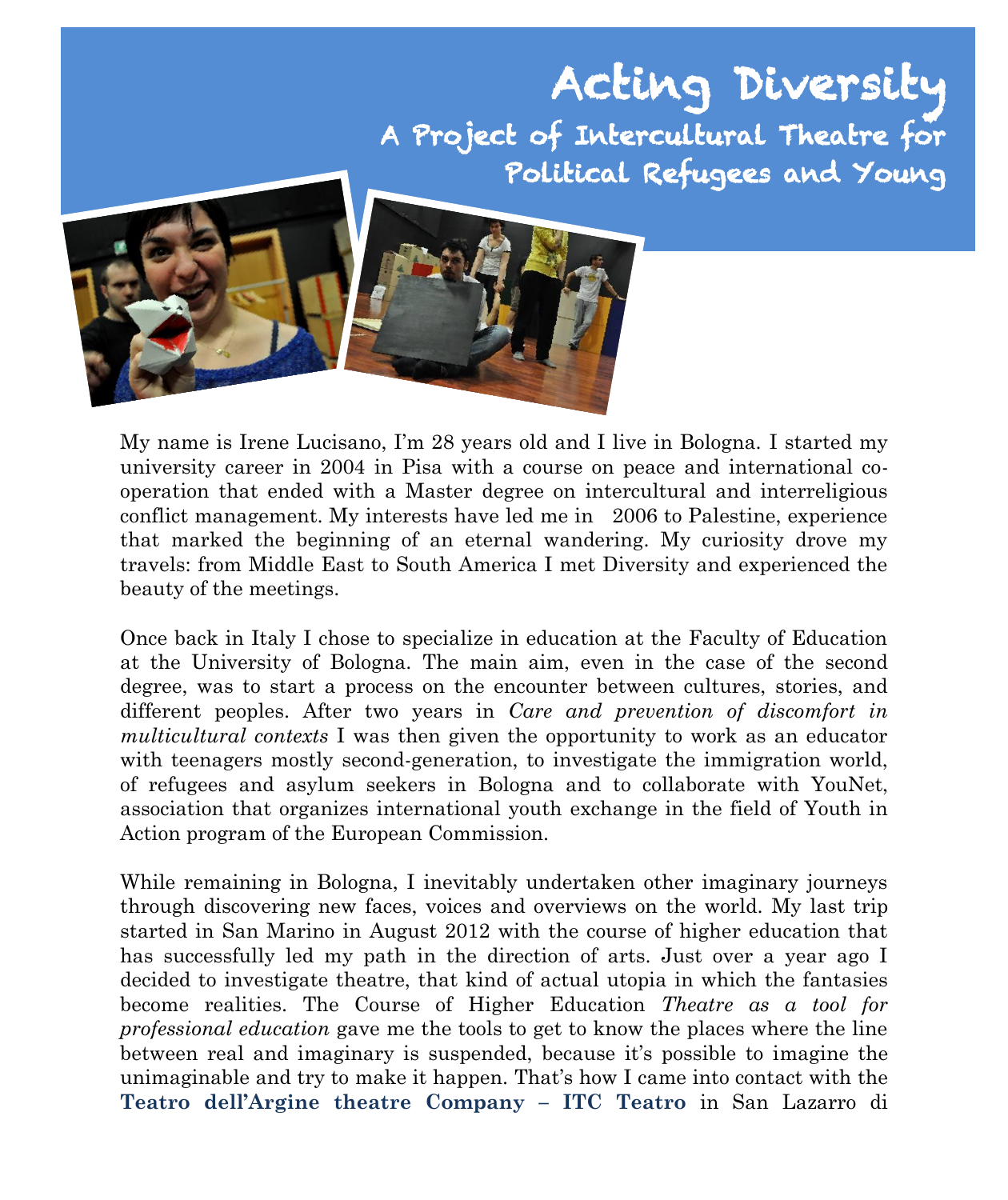Savena; that's how I was absorbed by a world that welcomed me with warmth and generosity, giving me the ability to open my mind and soul on the art of living. That's how from a simple observer, I became actress and assistant director of the two theater workshops activated thanks to the international project *Acting Diversity.*

Ethics and aesthetics, improvisation and technique, politics and poetics, inclusion, intimacy, human bodies, inanimate bodies, alternative languages, different languages, encounters, passion and magic. That miracle fair where anything is possible: it is possible that a shoe and a political refugee talk with the same intensity.

*Acting Diversity* is a project of intercultural theater for political refugees and young citizens co-funded by **Anna Lindh Foundation**. The project involved three arts and cultural organizations in Italy, Palestine and the United Kingdom, but also asylum seekers, political refugees, migrants and young people from all over the world.

The project have been developed from November 2012 to June 2013 with two laboratories of intercultural theater that gave birth to two final performances on topics such as interculture, racism, migration, citizenship and rights. Two

different performances and yet with common questions, in which the union between theater and citizenship finds its deepest synthesis: is it possible to question the surrounding world? How to do it? Involving and being involved, finding universal languages and union in diversity, experimenting and studying together ways to get out but also ways to get in, through real proposals for an actual change.



A workshop held with Italians and second generation youth gave birth to *The Shoe Must Go On*, an ironic, pungent, exciting, and touching performance, which tells through the love story between a pair of shoes, the life of those who find themselves unexpectedly alone against all.

A universal, non-verbal language, without grandstanding, which guaranteed a technical growth to the young participants, putting them perhaps for the first time in front of such an unusual challenge: speaking necessarily through mute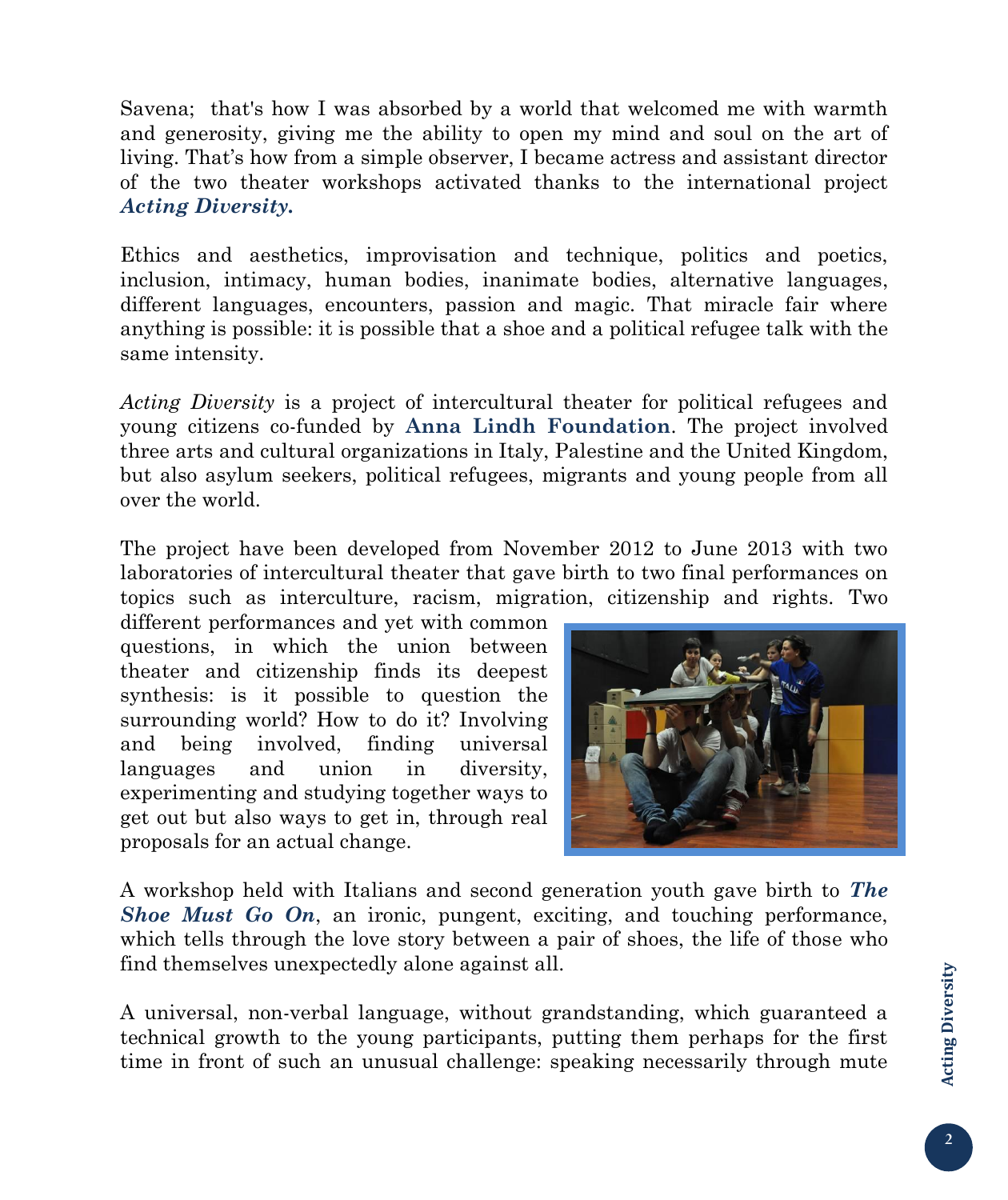tools, giving soul to inanimate objects, relating and communicating emotions through invisible ducts between shoes and audience.

It has been a difficult and treacherous experience, despite the talent of the actors, because although it is clear that theater should not evangelize anyone, at the same time it is normal to try to convey a non-rhetorical message that gets straight to the public. The message becomes tangible at the end of the performance when the spokesperson for a group of deaf thanked the actors and the director for having staged a non-verbal but extremely communicative story.

In parallel, the laboratory carried out with the Compagnia dei Rifugiati (Company of Refugees) instead gave rise to an interactive play: *The violin of the Titanic, that there is never place in the lifeboats for all - Study No. 1* **for a sinking with the audience** of the Company of Refugees. An open company made up of over fifty participants from Afghanistan, Belgium, Cameroon, China, Ivory Coast, Ghana, Iran, Italy, Morocco, Mali, Nigeria, Pakistan, the Democratic Republic of Congo, Russia, Sierra Leone, Somalia and Syria. Inspired by the masterpiece The sinking of the Titanic by Hans Magnus Enzensberger, the play brings the audience on the famous transatlantic to live from inside the actions, the dynamics, and the questions arising from the agony and the sinking of a



*Ph. Alessia Del Bianco*

world: who is saved and who is submerged? Which is the price for being saved? What is the iceberg that hit our world? What innovations can arise from the sinking? What contribution can the new citizens give to prevent the sinking? What role can art and culture play in our times of crisis?

*Acting Diversity* **is the theater that acts as a cultural, social and educational tool, useful to promote intercultural dialogue and the active promotion of diversity, for the development of a more cohesive, democratic, and inclusive society.**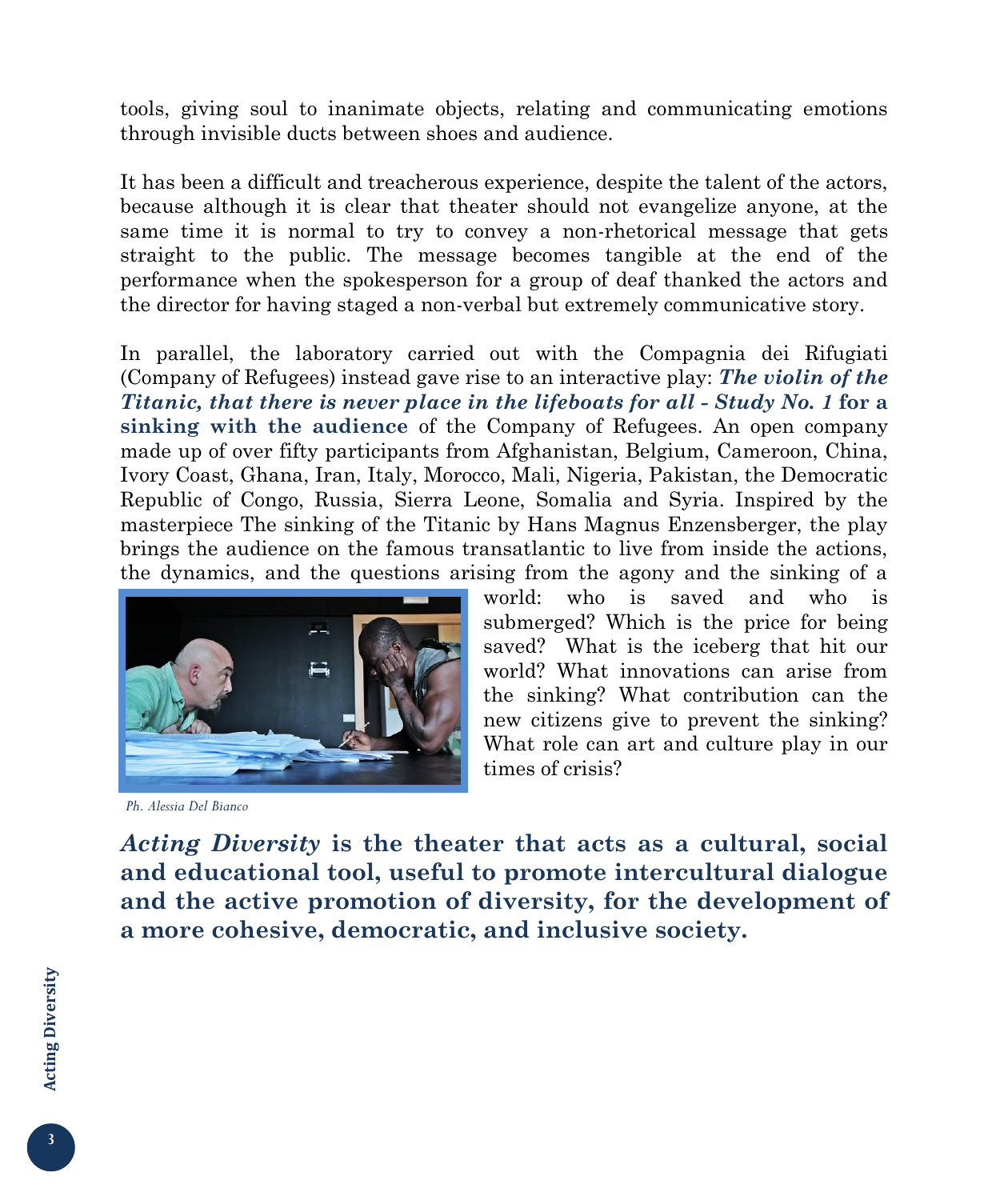#### Tuesday 6/11/2012 RAD Group (Ragazzi Acting Diversity – Young Acting Diversity)

On November the  $6<sup>th</sup>$  2012 we starts working with the group of younger participants. The group consists of twenty boys and girls aged 18 to 24 years, Italians and second-generation foreigners, some with previous theatrical experience through international projects of the Teatro dell'Argine; they begin a new path on puppetry and image theater with Andrea Paolucci flanked by Giacomo Armaroli, Jessica Bruni (two young actors who have been following the Teatro dell'Argine for years) and myself. The way to go is difficult and treacherous, despite the enthusiasm of the group given mainly by examples of puppetry at the highest level that Andrea shows them as a first input.

#### **Methodology:**

Andrea drives an improvisation: we use a few items: some footsteps and a pastry. The group is divided into four sub-groups which mount in five minutes a scene following two rules: 1) the title must be "M'illumino d'immenso"; 2) It has to be a silent scene. The improvisation can last a few seconds, it is important that manages to amaze, not needing special effects, but the dust of the stage. The exercise is useful to shake the theater and separate effective things from ineffective ones. Once they show the final results of these improvisations, Andrea evaluates and reflects on the job they have done, underlining the importance of the role the items have to play, especially in puppetry. It's fundamental to give a meaning to the whole, because the object can not have a value if alone, while in relation to the whole can take shape, even a different shape from the original one.

All the work of puppetry is based on creation, on the creative world, on the artistic world that is within us, that introspective area that comes out and creates the theater. The contribution of each must have a deeply artistic value.



*Ph. Irene Lucisano*

(Compagnia dei Rifugiati -Monday 19/11/2012 CDR Company of Refugees)

The work of the Compagnia dei Rifugiati begins in a rainy evening in the maze of lanes and junctions that weave through the streets of the old crafts. We gathered in via dell'incisore, we are many, but the number is likely to increase. I ask Pietro if I simply have to attend rehearsals and his answer comes through loud and clear: «Why stand by and passively watch? Join the action, it is more fun!».

Then I rush into the crowd and we start immediately with a warm-up exercise: **theater does not have to be explained, it is acted.** Some of us have been known each other for months, being part of the former company, but there are many new faces to discover, new stories to investigate, and names to remember. Pietro Floridia, the director who accompanies the intercultural company and Alice Marzocchi, the aid director, ask us to walk in space, occupying all of the shed of the association ARCI that hosts us, to simulate a variety of situations and immediately get deep into the theatrical improvisation.

#### **Methodology:**

**Exercise I:** Walking in space, we encounter all of a sudden the old friend not seen for a lifetime, but we hurry. What do we do?

**Exercise II:** Walking in space, we imagine that the weather conditions and locations vary from sand that burns in wind and bitter cold. What do we do?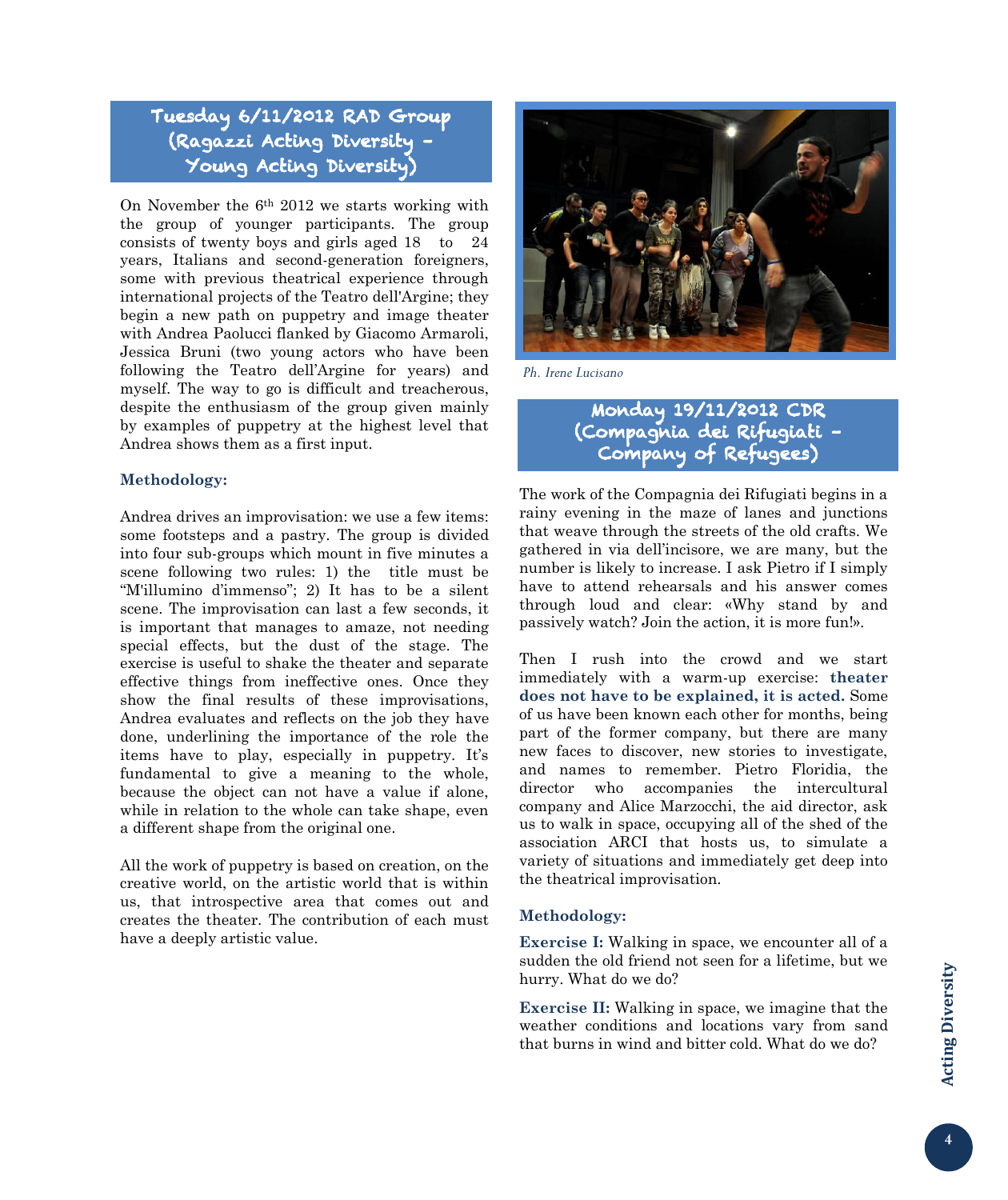**Exercise III:** In groups of varying sizes (from two to ten people), we shape sculptures to be given a name.

**Exercise IV:** We split into pairs and imagine to be in front of a mirror: a person performs the actions and the other has to repeat specularly. After a few minutes the roles are reversed.

**Exercise V:** All of the participants form a single body in a horizontal line. All moving forward six steps in the direction of a single driver.

**Exercise VI**: Groups of four people shape rhombus. One of the vertex leads the direction and the steps that all components of the figure have to follow.

#### Monday 26/11/2012 CDR

The shed used for the rehearsal is a highly functional space for the size of the Company, but in November it's too cold. It is necessary to warm up and the first games are aimed at mutual understanding, because we have to walk together through a long path. At the beginning the exercises always arouse deep embarrassment, because the Company is heterogeneous: there are many people with a strong theatrical experience but just as those participating for pure curiosity. The members come from distant lands and cultures and so we are forced to do a delicate job, which commits us to break down character and cultural barriers, yet without forgetting the respect for those who grew up with different values from the Western culture.

#### **Methodology:**

**Exercise I:** Walking in space we have to change the texture of the air imagining to go from jam to water. At the end we ourselves become water.

**Exercise II:** We gather in a circle. At the center a person proposes a movement that everybody has to follow and imitate.

**Exercise III:** In couples someone proposes a gesture or sequence of gestures; when the first stops the second has to repeat the same sequence gestures. After the sequence, the couples are reversed.

**Exercise IV:** In groups of five a person proposes a gesture that others have to follow. In turn, each member of the group proposes a movement.

**Exercise V:** Divided into two groups, we simulate a contrast between rich and poor.

# Monday 03/12/2012 CDR

Pietro provides the text that is supposed to be used for the rest of the year: *The sinking of the Titanic* **by Hans Magnus Enzensberger,** an inspiration to reflect collectively on the financial and human crisis we are globally experiencing nowadays, a clear metaphor about progress conceived as the only way to pursue, as a ship on which we travel all, but divided into social classes, conceived as an unsinkable ship that actually crashed into an iceberg and sinks. From this text we show months later the result of the work of the Company: *The violin of the Titanic, that there is never place in the lifeboats for all - Study No. 1 for a sinking with the audience* of the Company of Refugees. The first excerpt from the Enzensberger book that Pietro present is the **Fifth Canto.**

Pietro proposes an improvisation exercise: divided into couples, we imagine we can be the revolutionary exhorter that tries to convince a third class passenger. Once we finish the exercise in couples, we separate in two groups simulate a contrast between rich and poor. Each member of the poor group exhorts the fellow travelers to uprise against the rich group. Pietro claimed that for a composition would be appropriate to have a third group that transcribe the sentences with a greater effect and the most rated may be the most appropriate to begin composing the text of any theatrical work.

During the improvisations something very interesting happens: according to the Pietro's suggestions, foreigners speak in their mother tongue to urge the poor group. This language exchange is amazing: from Russian into Persian, from Arabic to English...

#### **Methodology:**

**Exercise I:** Walking in space we get old, children, policemen and drunks.

**Exercise II:** Divided into couples, while a person closes his/her eyes, the other leads him/her to move in space .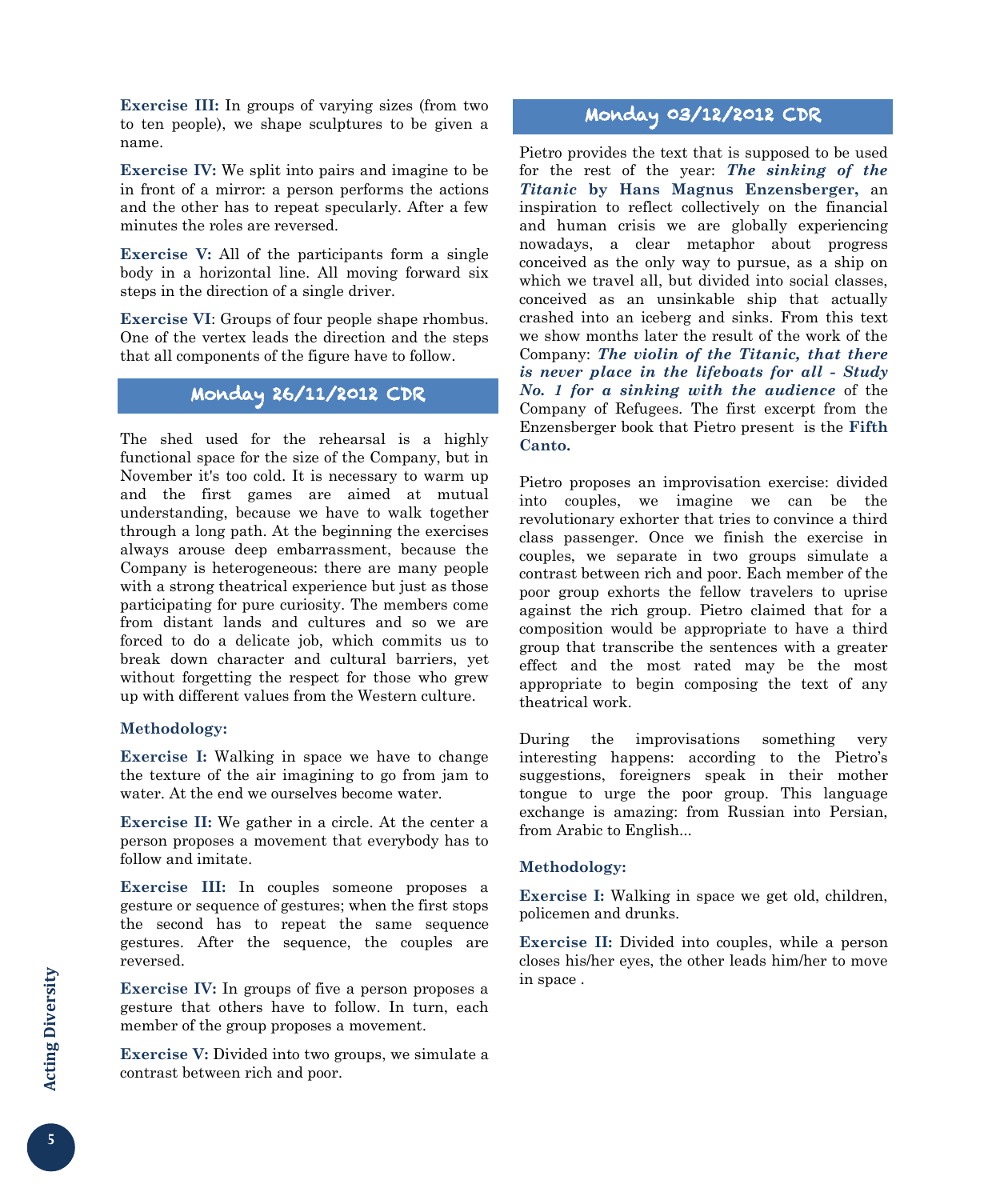**Take what they have taken from you, take by force what has always been yours, he shouted, freezing in his undersized jacket, his hair streaming beneath the davits, I am with you, he shouted, what are you waiting for? Now is the time, pull down the barriers, throw the bastard overboard with all their trunks, dogs, lackeys, the women as well, and even the kids, use brute force, use knives, use your bare hands. And he showed them the knife, He showed them his bare hands.**

**But the steerage passengers, emigrants, all of them, stood there in the dark, took off their caps and listened in silence to what he said.**

**When do you want to take your revenge if not now? Or do you mean to say that you cannot bear to see blood= What about the blood of your children, what about the your own hands and showed them the blood.**

**But the steerage passengers listened to him and did not move. Not because he did not speak Lithuanian (he didn't), nor because they were drunk (they had long since emptied their ancient bottles, wrapped in coarse handkerchiefs), nor because they were hungry (though they had not eaten much):**

**It was something else. It was hard to explain. They understood quite well what he said, but they did not understand him. His words were not their words. Worn by other fears and by other hopes, they just stood there patiently with their carpetbags, their rosaries, at the barriers, making room for others, listening to him, respectfully, and waiting until they drowned.**

*H. M. Enzensberger The sinking of the Titanic - Fifth Canto*

### Monday - Friday 17-21/12/2012 Meeting with Marina Barham

From December the 17th to the 21st the Teatro dell'Argine hosted **Marina Barham, the director of Al- Harah Theater** which is based in **Beit Jala**, in **Palestine**. "Al-Harah" means "the district", "the neighborhood", and this name tells the detailed work that the Palestinan group carries on the Palestinian territory and with the belonging community.

Marina meets both groups of the project Acting Diversity starting from the definition of her job**: a theater useful because it is needed in a society such as the Palestinian one**. She also tells the plight of Palestinian refugees, different from the life of refugees in Europe. Some members of the CDR feel touched, involved, some would want to say something but can not, someone feels ashamed. Marina points out that theater pulls out that part of us that we hide.

After various exercises and games of knowledge, the workshop with Marina takes shape and develops mainly on the issue of stereotypes. Marina asks the participants to get separated into groups of five people, each group receives a ticket with the name of a State and must create a still image. The time which creates the image the group's spokesman pronounces the word "freeze" and after a few seconds the audience has to guess, through the interpretation of the image, which country it represents. Are the stereotypes and prejudices confirmed?

The work of Marina ended with a choral moment, where the two groups meet and show the results achieved in five days with the representative of a theater that resists in a land where challenges insinuate into the daily life of the society. Marina considers **art as a means of change, a possibility, a conscious choice, the alternative that transforms a day from ugly to beautiful. Theater, and art in general, represents the soul of a person.**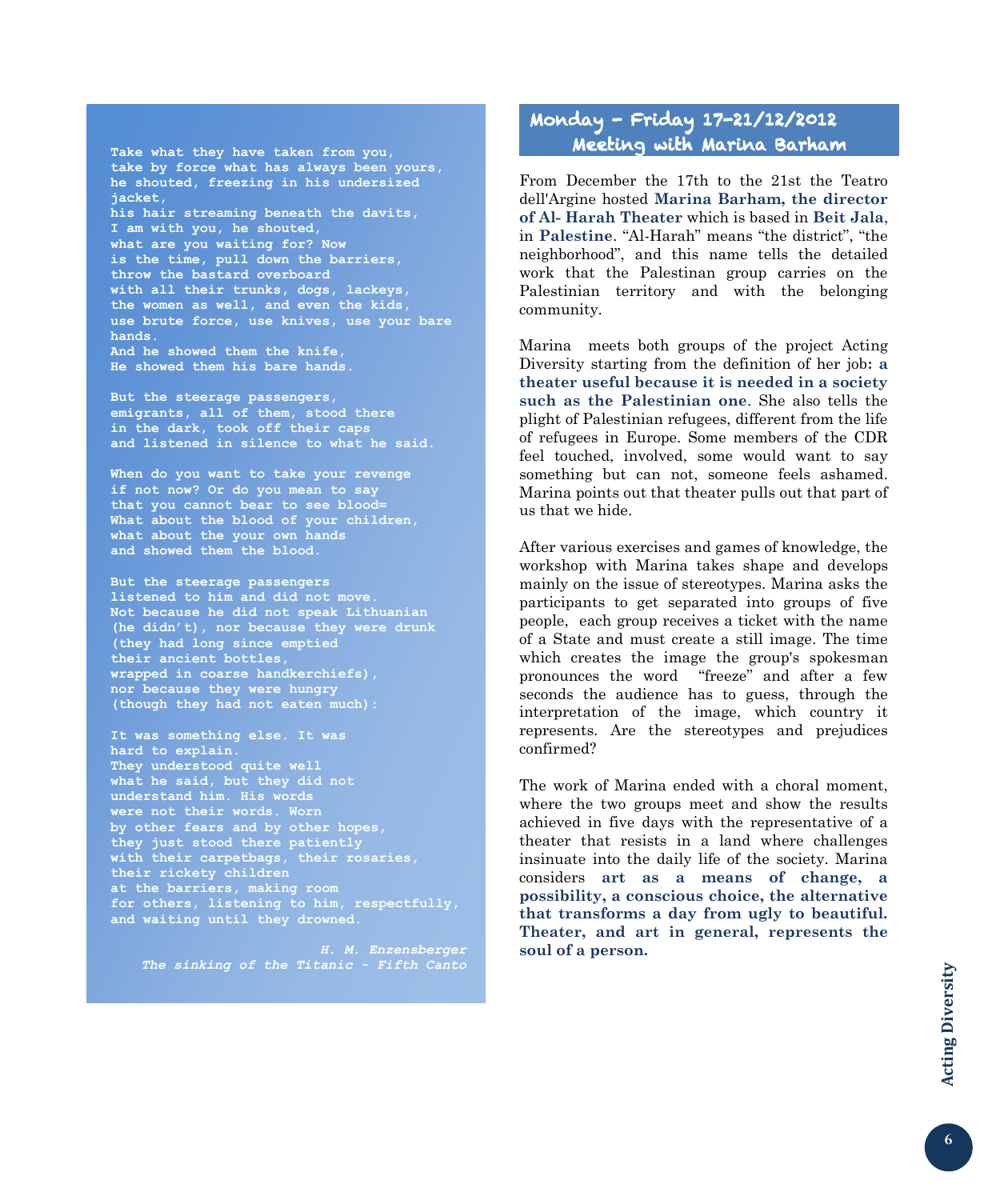

*Ph. ilgirovago.it*

# Monday 07/01/2013 - CDR

The work of the CDR immediately resume after the Christmas holidays at ITC Studio, the space used for courses and workshops for children, young people and adults organized by the Compagnia dell'Argine. The new year presents big surprises for the CDR that at every meeting becomes larger. The first meeting of 2013 begins with a simulation: we build the scene of a family who must decide whether or not to run away from their own country. The scene takes place in a small village besieged militarily. The represented persons are two brothers, a sister, and the wife of the eldest brother. The situation moves from the desire of the younger brother, a soldier who wants to escape in order not to die. It takes three nights to cross the border: fear for three nights and not for the entire life.

# Wednesday 09/01/2013 - RAD

Andrea explains to the group that the puppetry is a difficult challenge. It's a different kind of theater that requires a lot of technique and a lot of abilities. Each scene should have a keyword and a specific technique. The words are chosen together, the show is built together with the actors. **The goal is to let the actors become authors, stimulating the creative part that is inside each one.** Telling and especially the how do - is delegated to the actors. They research, in this type of theater, creation from nothing of poetry and magic, questioning everything that is taken for granted. It's a type of theater that can have any facet: poignant, funny, deep, ridiculous. It would be easier to have a text to work with, but there is not a text. There are only guidelines that open creative channels. The focus then moves to aesthetic

elements that should take precedence over the poetic; that leads to create an artistic and beautiful product, through which it's possible to convey a content. The art is aesthetics. The meaning is assigned accordingly and it has to be important, it has obviously to do with the keywords of the project, but at this time, here and now, the artistic creation is predominant. It's difficult to write this kind of theater, while it is easy to be read, so for the audience is very simple to understand if there are mistakes. With a few scenic elements (a shirt, an headless body, a shoe) they have to create something magical, imaginative, exciting. **Art - and its production - is right here: giving life to a strip of foam rubber.**

#### Monday 21/01/2013 - CDR

**The beauty of an open group is that people continuously arrive, but to give continuity to the work it is necessary that those who have more experience in the world of theater helps the more inexperienced.** The work with the Company continues with exercises of simulating a voyage by ship. Half the group sits in a circle with closed eyes, and others create the sounds of a ship, at first normal, then panic due to impact of the ship against an obstacle.

### Wednesday 23/01/2013 - RAD

We get into the heart of the artistic creation. The group is split in two: one works with a trunk, the other with some cubes. It's necessary to have the ability to get in tune with the music and be able to give it to the audience taking advantage of the atmosphere that the music creates. It's also important to synchronize with all the actors and to clean the motions.

# Monday 28/01/2013 - CDR

We keep working on the sinking ship. Divided in couples, the first one, representing a rich person, is sitting on a chair while the poor drowns and tries to get closer to the chair in order to get saved. At the end the fate can also tip over. They create fascinating figures, the struggles lead to strong and incisive positions. We need to work primarily on the positions and then on the dynamic figures to be taken to get to those static positions. Once finished exercising, the same couples cross the room as if the floor was water, finding ways to cross the room,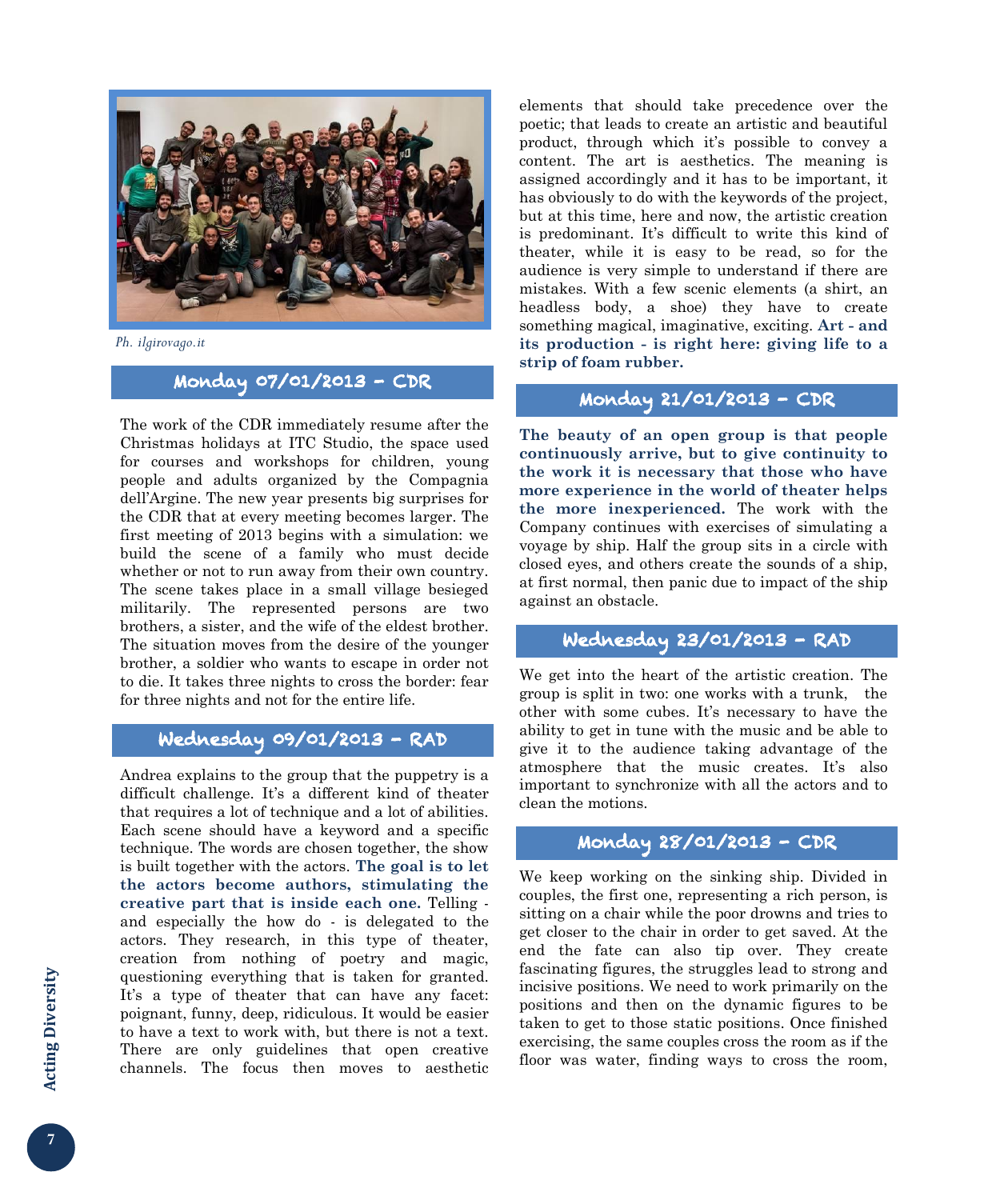from corner to corner, making sure that one of them does not touch the floor and is therefore transported in any possible way. Pietro feel deeply satisfied.



*Ph. Alessia Del Bianco*

#### Monday 04/02/2013 - CDR

The Compagnia dei Rifugiati opens up to a new challenge: the dance. Yuliya Vorontsova, dancer and dance instructor, teaches the actors a foxtrot choreography which will presumably be used in the final play.

# Wednesday 06/02/2013 - RAD

Andrea takes stock and congratulates with the group for all the times they have managed to turn the exercises of improvisation in theater, reminding particularly a group ride and a pile of shoes operated from behind a meter high table, scenes that will most likely used for the final performance. The shoes work because they have a nose (the tip) that can give expression and direction to the object.

Generally there is a first idea to mount a performance and then the work starts. In this case the rules have been overturned. In the puppetry the technique is more important, then the various pieces of what is created come together and give a line to build the final performance. The common thread of each improvisation that is used to create and invent new techniques to assemble, is the opposition between the individual and the group: one against all. Some try to animate a sheet of lycra that, thanks to the play of hands, manages to have a very expressive face with mouth, nose and eyes: it smiles, cries, sneezes and looks from right to left.

Others create new scenes giving life to their own fingers which become children playing circle, hide and seek, 1-2-3 star, and in every game they exclude a solitary finger (one against all).

### Monday 11/02/2013 - CDR

The Company works on the text *The sinking of the Titanic* improvising a scene in which the first-class passengers eat around a table consisting of a white sheet. The poor are under the sheet and emerge through a play of light and shadows. The moment the ship sinks and the passengers drown, some are dragged on the sheets on the floor of the room from corner to corner in order to be saved.

### Wednesday 13/02/2013 - RAD

It's important to work on rhythm and synchronous movement of elements and movements that have to settle according to the music: the group therefore works on accuracy and the exercise is to rise everyone's hands from behind a table at the same time, tapping the same rhythm. Andrea argues that the puppetry can become a breath of fresh air for a group of people working for years on more traditional theatrical techniques. Often the risk is to diminish theater in only script and parts. Puppetry unveils the non-verbal language, body language, the beauty of the movements, the beauty of synchronized and accurate gestures. **Then there is the universality of the language that makes it strong this type of theater, which has no language barriers because it's mute. The puppetry has no borders.**

#### Monday - Friday 18-22/02/2013 meeting with Steve Lambert

As part of the project *Acting Diversity* there were two exchanges with international artists. As in the case of Marina Barham, from 18 to 22 of February the Teatro dell'Argine has hosted **Steve Lambert** from **Badac Theatre in London**, a theater that is focused on telling stories of lives affected by the violation of human rights.

To start working with the CDR and with the group RAD, Steve tells the story of a friend with a bipolar disorder, manic-depressive, whose medical psychologist had shown his trouble this way: in "normal" conditions the mind is as bounded and enclosed between two horizontal white lines, parallel to each other. When the mind comes out from this boundary upwards, then the manic disorder comes out, when it falls below the two lines, then the depressive disorder predominates. Inside of the two lines the "normality" is confined. In contemporary theater, the vast majority of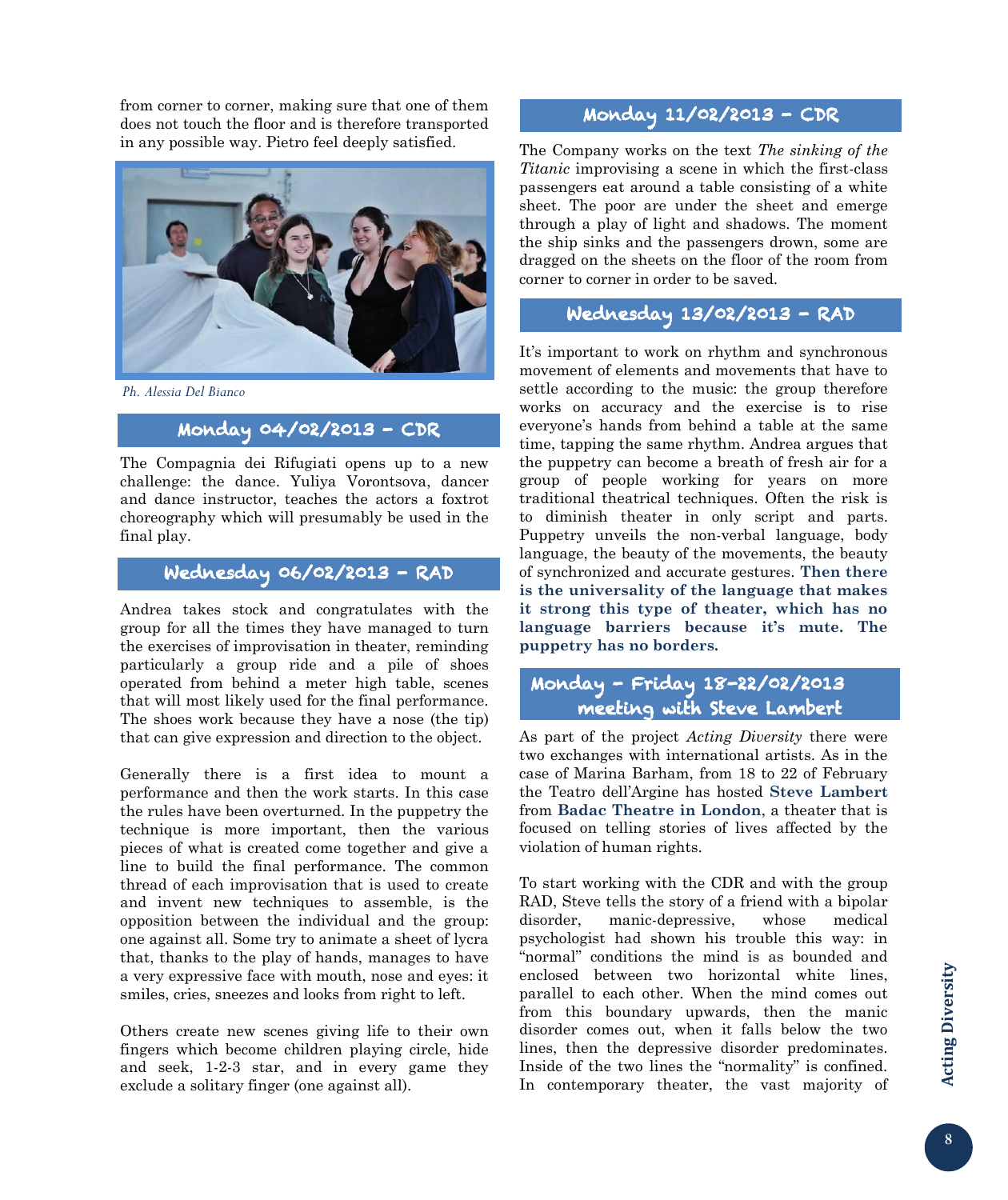produced work is within the two white lines; **Badac Theatre has instead decided to work** always being outside of them, always extreme, **with force, with vitality, to investigate humanity and violence. According to Steve, when theater is created, every second must be vital.**

We split into groups and work on three poems by **Ghazi Hussein** (a political refugee from a Middle Eastern Country who lives in England) , we compose the path to follow during the whole duration of the exchange and that will lead to the staging of the same poems.

#### **FEAR AND CAPTIVITY**

**Cells abandoned blood, Blood turns to water, Veins jostle to hide In fear of punishment; Terror takes lodging in my heart Turning to stone, in a body of sand, Everything disintegrating; All scenes are mirages, Emotions freeze, Logic leaves the earth, Words ensnare my tongue Like malignant growths; Spittle dries, Each brain cell a devil's pit, Thoughts – shadows of a candle-flame Evaporating before the light extinguished. On the brink of manhood when first imprisoned, I read – in a beautiful hand – At the jaws of captivity:**

**"Whoever enters is lost Whoever leaves is re-borne."**

**But between entering and leaving – oblivion.**

#### **LETTER FROM PRISON**

**My son Forgive this yearning And my absence Sadly, you came when I was away And stole the joy of your arrival.**

**If you were to ask about me Don't ask the sun Ask the prison and its cell For the answer is etched In lashes that cover my body, Lines That can be read by the blind Mute lines, there is nothing They can declare Except to speak of torture.**

**My son When they said you had arrived I was filled with joy The wounds on my body smiled And my shackles cried In despair**

**My heart set out for you On a journey of longing Filled with yearning And love And blame**

**My soul also took flight Crawling on the surface of the clouds Like a starving child So wracked with hunger He ate dirt**

**My son, Here I am, a present for you Sweet feelings that speak softly To your tender age Let them be as food and drink That nourish And bring you joy.**

Steve asks the participants to create through impulse, physicality, intimacy, to share the communication with the public. Communication, intimacy and body are then the elements Steve uses for his theatrical workshop, ending on February the 20th, with a performance of both groups of the project *Acting Diversity*, **with a final full of feelings and emotion, a round of satisfied and proud applause, to thank a teacher who gave us humble and passion.**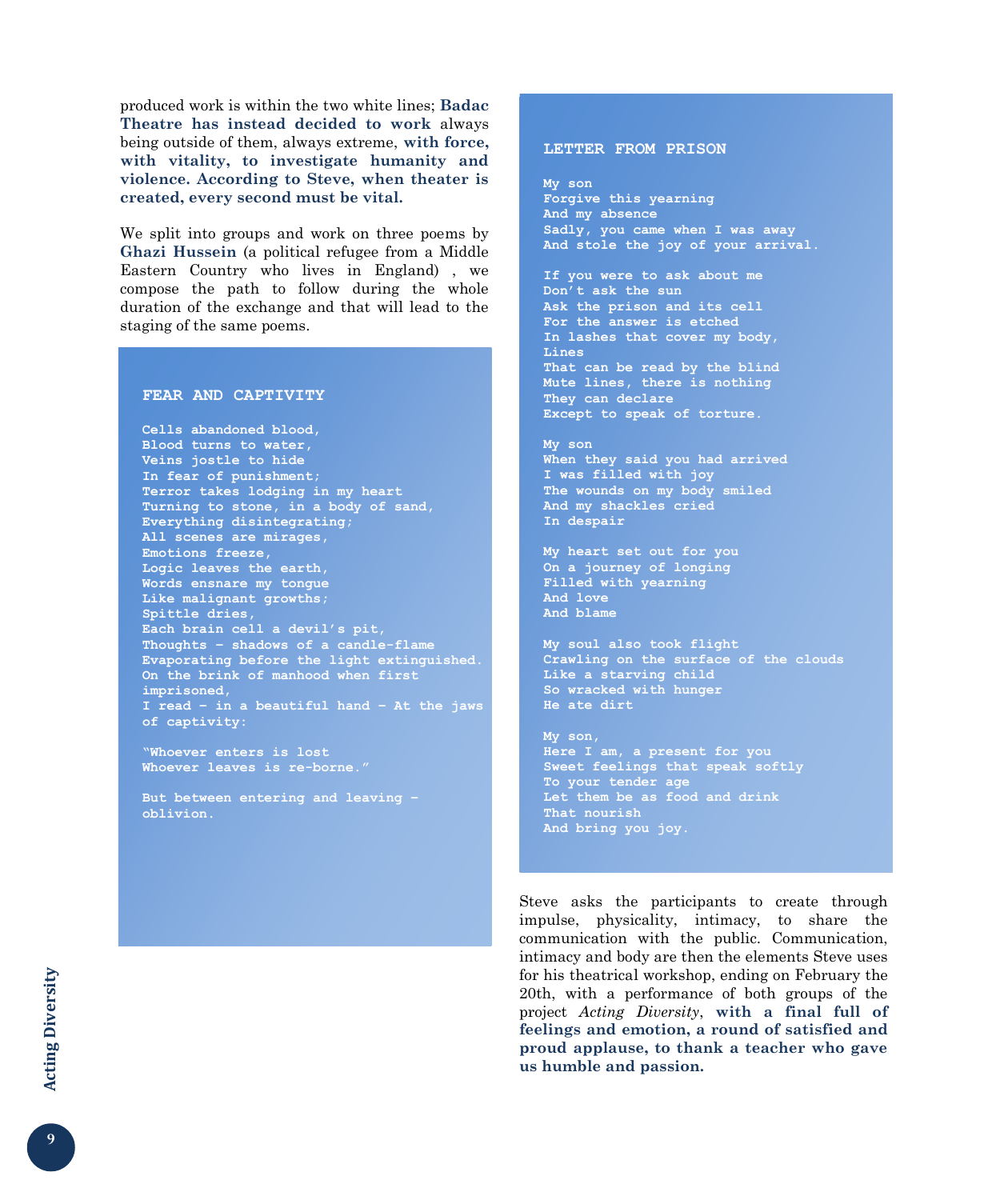#### **THE CRY**

**Here too my cry of hope is strangled, It emanates from my old wounds It emanates from lost happiness Buried in the cemetery of life.**

**I cry out to the core of your humanity, To your soul and conscience To your stores of true love To your insight and compassion To all parts of you, I cry out to you for comfort.**

**They ask me to smile Bu I can only cry My eyes are reddened by tears My tears shatter – their shards etch my cheeks.**

**I want to smile I do not know how My lips have forgotten all smiles.**

**I want to live or die, From my tears I want to weave flowers So that the whole world can bloom.**

**I want to travel on the strings of my lute, I want to sing a poem of my life To be understood in all languages But I have been robbed of the words and the tune.**

**I want you to know what I need, I want to draw on your cheeks Pleading kisses Before I take to the road.**

# Monday 25/02/2013 - CDR

The project of the CDR is growing, the commitment should then grow too. The Company is building and shaping something unique in Italy. The number of participants is growing and we get calls for collaboration both from Italy and abroad. This project has the credentials to become something big. Pietro would like to activate a qualitative process to bring the Company to make culture at all levels and stray beyond the walls within we gather every week. The director however urges a greater commitment because the drama he plans for the final play - which should go on stage around the end of June on the occasion of the World Refugee Day is beautiful but extremely complex.

To work on the text The sinking of the Titanic as a metaphor, Pietro asks us questions that will be the foundation to the entire work: who is saved? How do you get saved? What is the price to pay? Who is part of the first class? Who is instead part of the third? What is the iceberg that is driving down this world?

Pietro has in mind **a show that encourages the audience to wonder about the possibility of avoiding the sinking.**

In Greece they wrote on a wall "Please, do not save us". On a number of the italian magazine Internazionale they wonder "Who will save Italy?". **The theme of salvation is central in the pages of contemporary history.**

# Wednesday 27/02/2013 - RAD

What the extraordinary nature of the kind of theater we are doing? Andrea cites Steve: the two white lines. What we do with the puppetry must be out of the norm, must be able to strike the right cords. It requires the actors to investigate the lines of normality and bring their own synapses to explore what lies outside of the lines. Aesthetics is important, but does not prevent to create something truly unique at the same time. **Every inch of this show must be amazing and should create a short circuit, pieces of theatre that waken wonder and magic.**

#### Monday 03/03/2013 - CDR

Pietro is not there and we are led by Alice. We go on with the rehearsal and start assembling the first few scenes. We realize that the direction does not want to immediately give the audience a clear picture of what happens. Rather, it should be like a dream, an image of the past. **It 'important that the audience travels with the actors.**

#### Wednesday 06/03/2013 - RAD

Andrea builds the backdrop on which he's about to mount the scenes but starting from a music.

Music gives a style. It's important to be synchronized by the leakage of the hands from the table because if there is synchronism and equidistance between the fingers, it becomes virtuoso. The actions before the entry of objects and bodies need to be magical, intense, effective, qualitative. We start to get an overview of the playwriting.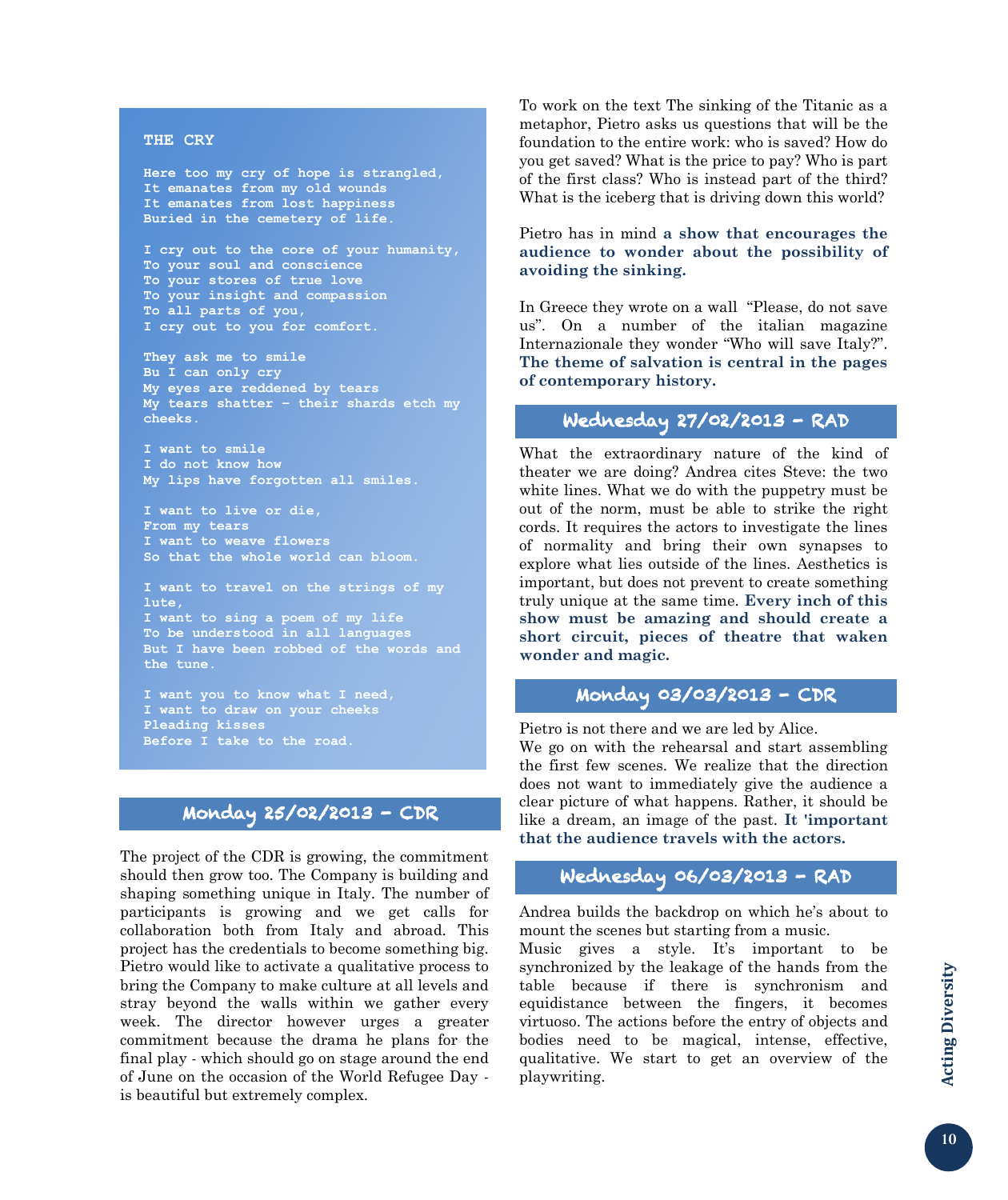# Wednesday 20/03/2013 - RAD

We begin to edit the scenes. The set is given by twenty colored cubes behind which many things happen. The game consists in showing objects and bodies in a virtuous manner, creating effective illusions and artistic qualities. Gestures and movements must be intense, at the height of a feeling.



*Ph. Irene Lucisano*

#### Wednesday 03/04/2013 - RAD

We to assemble the scenes of the performance and the research goes beyond a simple story because it requires beauty, harmony, quality of gesture and stage presence. Andrea communicates with the group using a high terminology, such as a consolidated and professional relationship between the director and actors. In this performance the actors do not have to play a character, but to be someone, and it requests deep abilities.

### Saturday 06/04/2013 - CDR

Pietro wants to build the drama with the actors, taking a clue from the reference text, but trying to propose stories and personal experiences that tell the sinking of the society, but also the bubbles of good practice which can extend the end of the West. Enzensberger indeed does not believe in the possibility of the end of the West, but talks about extensions.

# Wednesday 10/04/2013 - RAD

It is important not to "act" ideas, it is rather necessary to implement them. Andrea proposes to work with the shoes, because they are effectively working objects. **Through a quality work done with a pile of shoes behind twenty colorful cubes, it is possible to touch the audience**. The challenge is difficult, but we are expected to do a good job. During the rehearsal, there are questions about shoes to use and details to care about.

#### May 2013 - RAD

After a break of almost a month, i'm back at the ITC Studio to resume working with both the groups of the project *Acting Diversity*. We are now winding down and the rehearsal become more frequent, intense, and tiring, especially for the group RAD, since on May the 15th they should perform for a pre-debut in a small theater in Calcara di Crespellano. Meanwhile Pietro asks the CDR to write monologues focusing on the theme of saving: what can save us in a precarious world?

On May the 15th the group RAD is in Calcara ready to perform. Andrea Paolucci, Giacomo and Jessica give the latest hints after a full day of rehearsal. Everything is ready and Andrea is directing. The pre-debut is useful to give confidence to the members of the group who are kneeling down behind 20 cubes for almost the whole duration of the performance, having then a distorted perception of what the audience gets. On May the 25th and 26th the group RAD debuts with *The Shoe Must Go On* at the ITC Theatre. They get many applauses and cheers; it is extremely satisfying after so many months of hard work and uncertainties. This is the conclusion of the path of the young artists, **the first step of a pile of shoes that will hopefully continue to walk for a long time.**



*Ph. Alessia Del Bianco*